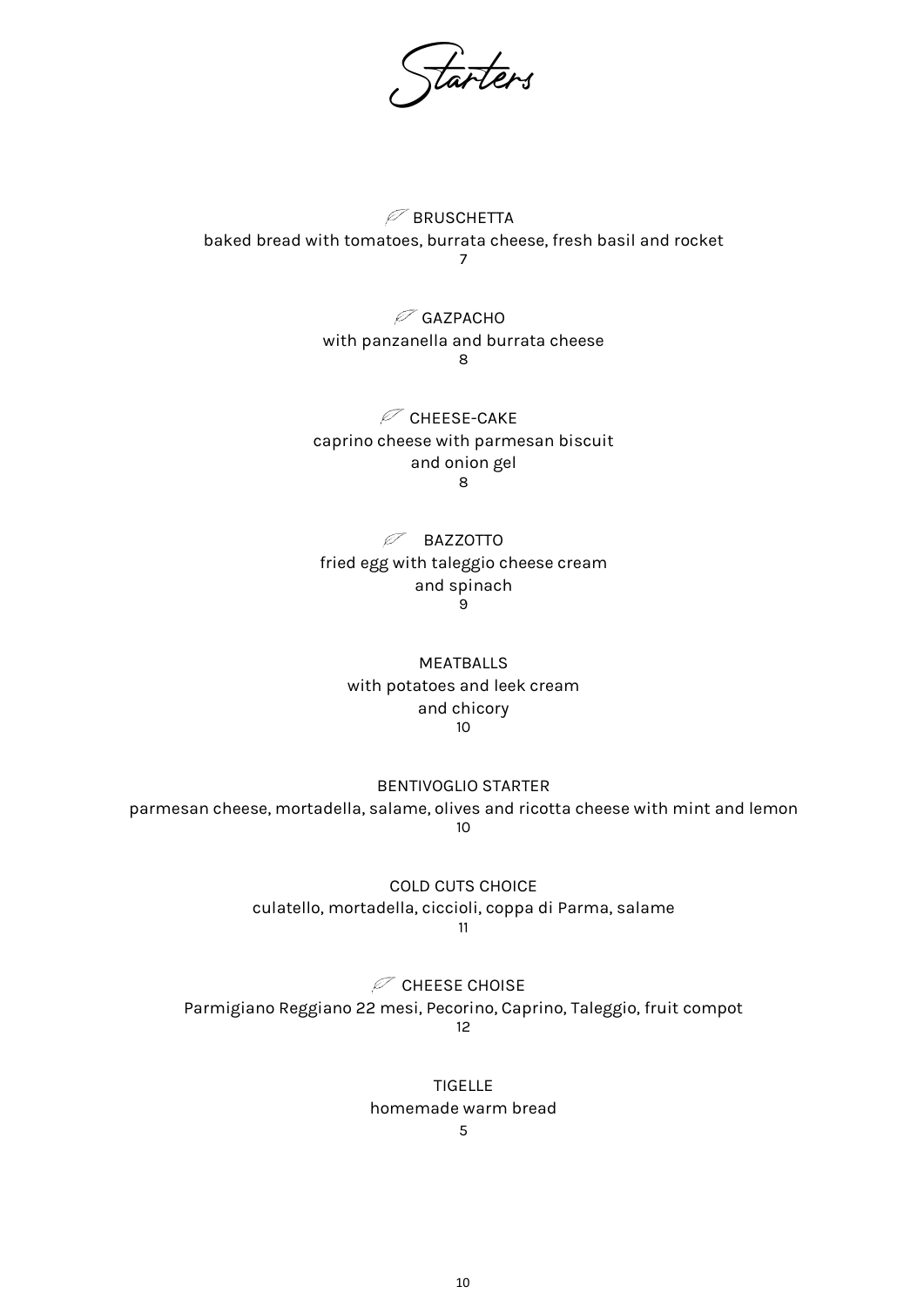Pasta

our handmade fresh pasta

 $\mathcal{P}$ TAGLIOLINE with raw ham and lemon 10

TAGLIATELLE with traditional ragù bolognese sauce 11

 $\mathcal P$  SPAGHETTI ALLA CHITARRA with smoked eggplants cream, sun dried tomatoes and burrata cheese 10

 $\mathcal O$  GNOCCHI with escabeche zucchini, oil braised spring onions and San Marzano tomato puree

12

 $\mathscr{P}$  BALANZONI with cherry tomato sauce 12

TORTELLINI with parmesan cheese cream 15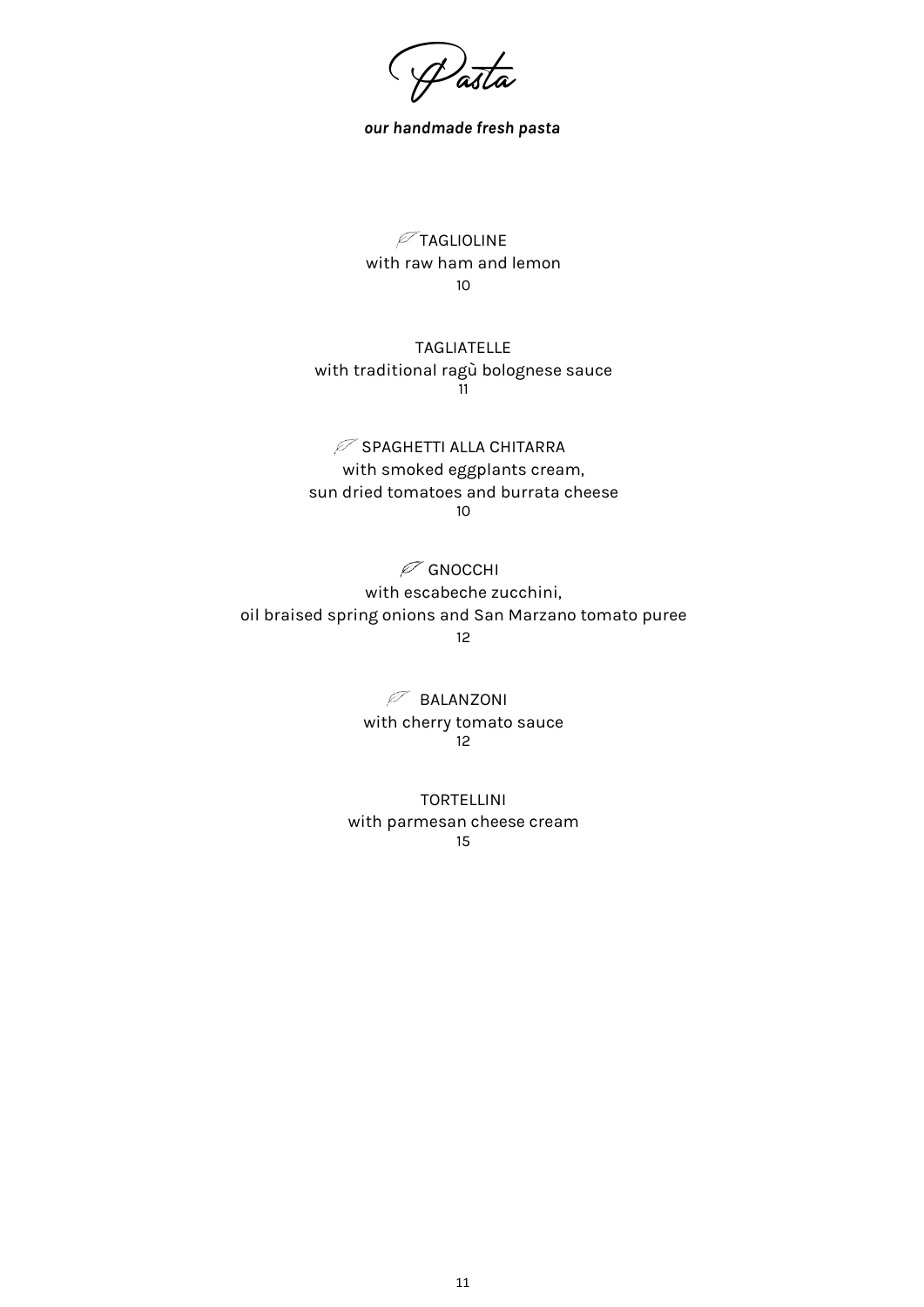Main courses

 $\mathcal{P}$  TOMETTA melted cheese with pear, walnuts and honey 10

BEEF TARTARE raw beef with smashed potatoes, parmesan cheese and balsamic vinegar 15

> DUCK CHEST with carrot salad and raspberry coulis 18

FILLET grilled beef fillet with ratatouille 25

TAGLIATA sliced grilled beef with rocket and parmesan cheese 25

> $\mathcal P$  EGGPLANTS CROQUETTE with yellow cherry tomato sauce and purple potatoes chips 13

> > 12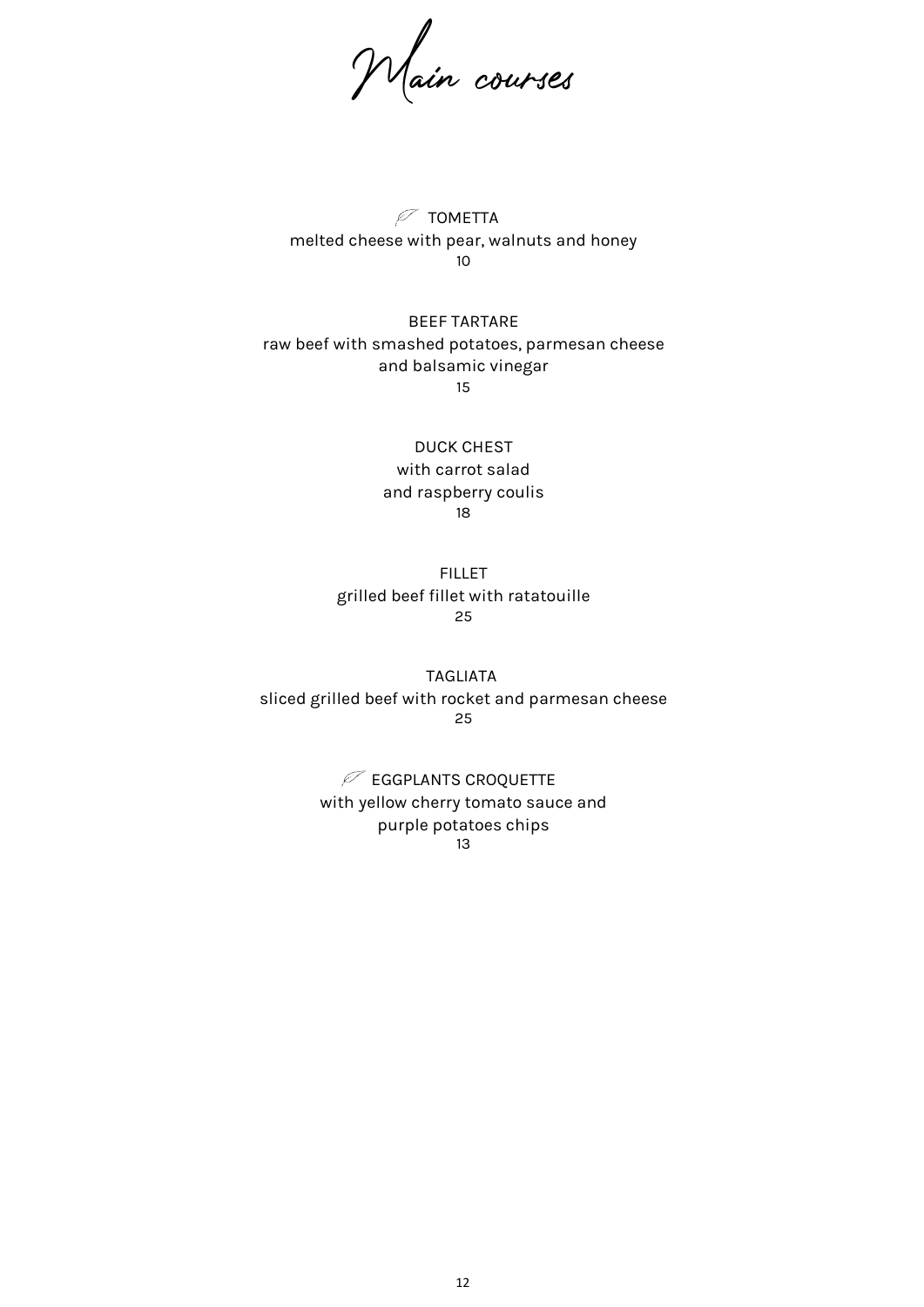Salads and side dishes

 $\mathscr{P}$  MIX SALAD endive, rocket, tomato, fennel 5

 $\mathcal P$  potatoes salad with cucumber, capers and red onions 9

SALADE NICOISE fresh seasonal vegetables, tuna fish, anchovies, hardboiled egg, olives 9

> $\mathscr{P}$  CAPRESE with mozzarella fiordilatte, fresh tomato and pesto 9

 $\mathcal P$  RATATOUILLE of baked vegetables with yellow tomato coulis

7